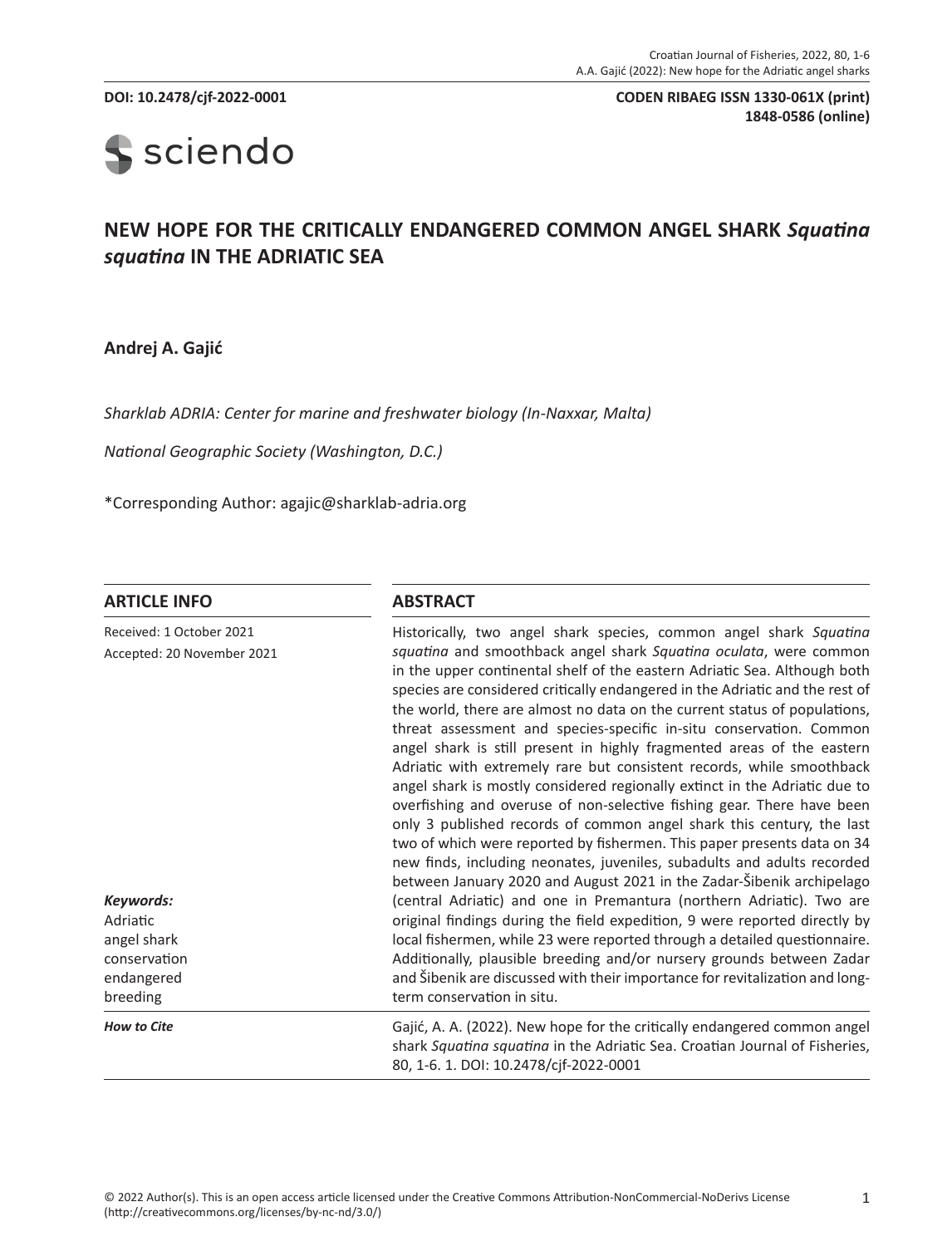#### **INTRODUCTION**

Overfishing, habitat loss and pollution combined with certain natural fluctuations have caused long-term and often irreversible changes in the trends of marine fauna (Jackson et al., 2001; Pinnegar and Engelhard, 2008), especially affecting elasmobranchs. Thus, a growing number of previously abundant species have been reported to have significantly declined or disappeared in certain areas at local and regional scales (Dulvy et al., 2003; Jardas et al., 2008). At present, angel sharks are identified as the second most threatened of all elasmobranch species (Dulvy et al., 2014; Gordon et al., 2019), with a high risk of extinction in the Adriatic in the next 50 years (Gajić, 2020).

Angel sharks present the monophyletic genus *Squatina* Duméril 1806 (Elasmobranchii: Squatiniformes: Squatinidae) (Fricke et al., 2018) which is easily distinguished by a flattened body and large pectoral fins that are not attached to the head, while the gill openings are located on the lateral side. Common angel shark *Squatina squatina* (Linnaeus 1758) is a moderatelysized shark, with an average adult length of 150 to 200 cm TL and a maximum size up to 250 cm TL and 80 kg TW (Compagno, 1984; Muus and Nielsen, 1999). It is usually found on the continental shelf of the temperate and tropical seas, from 5 to 150 m, rarely on the upper slope; while the deepest known records in the Adriatic were around 300 m (Lipej et al., 2004; Jardas et al., 2008; Gajić, 2015, 2020). The reproductive cycle lasts around 24 months with 12 months of gestation (Hamlett, 2005; Jardas et al., 2008; Miller, 2015; Gajić, 2020). Although they are demersal ambush predators, usually buried in a soft sediment, large-scale coastal movements have been reported (Wheeler et al., 1975). Besides, two other species within the genus are known in the Adriatic and Mediterranean Sea. Smoothback angel shark *Squatina oculata* Bonaparte 1840 is considered extinct in Croatian waters (Jardas et al., 2008) due to non-selective fishing gear and overfishing. Furthermore, extensive tom trawl surveys (1994-2005) failed to locate the species in the rest of the Adriatic Sea (Jukić-Peladić et al., 2001; Ferretti et al., 2013; Miller, 2016). Although over 4 tons of this species were landed in Albanian waters in 2004 (Arapi et al., 2006), these findings were later completely disregarded by Soldo (2013) and Gajić (2015). Another squatinid species, sawback angel shark *Squatina aculeata* Cuvier 1829, which historically occurred throughout the central and western Mediterranean (Miller, 2016), was reported in the Adriatic (Šoljan, 1975 and cited by Capapé et al., 2005) but the finding(s) were further neglected (Lipej et al., 2004; Capape et al., 2005; Gajić, 2020) as a plausible misidentification with *Squatina squatina*.

Without historical perspective, our perception of tangible marine ecosystems might be consistently biased (Pauly, 1995; Myers and Worm, 2003; Rosenberg et al., 2005). The first date of occurrence of angel shark in the

northern Adriatic Sea is given by Belloni (1553), while the population(s) in the Adriatic Sea were reported as abundant during the Austro-Hungarian Empire (Brusina, 1888). In the first half of the twentieth century, angel sharks (presumably *S. squatina*) were often landed in Venice and Trieste (Fortibuoni et al., 2016), and were regularly encountered across the eastern Adriatic (Šoljan, 1965), including Kvarner, islands in the central Adriatic, the Split Channel in Croatia (Jardas et al., 2008) and Neum-Klek Bay in Bosnia and Herzegovina (Šoljan and Vuković, 1971; Šoljan, 1980; Gajić and Lelo, 2014; Gajić, 2014). Since most previous records in the eastern Adriatic were up to 5 kg TW (Grubišić, 1988), this may indicate that mainly juveniles and subadults were landed in the past, leading to the dramatic declines in populations. The largest individuals from the eastern Adriatic measured around 200 cm TL and 60 kg TW (Grubišić, 1988), which altogether indicates a stable population in the first half of the twentieth century. There were no records of angel sharks during the trawl studies from 1958 onwards, including the highly comprehensive MEDITS project. The rarity of records and little scientific data indicate the extremely low abundance and low density. Fortibuoni et al. (2015) considered a total of 8.032 trawl tows in 444 different stations, including self-sampled ones by fishers from the e-logs. There were no records of any angel shark species. Although we must take into account that researched trawling grounds often included deeper habitats, compared to the shallow areas often occupied by angel sharks. Still, specimens should have been reported through small-scale fisheries that use mostly non-selective fishing gear in the shallower areas of the continental shelves.

#### **MATERIALS AND METHODS**

Angel sharks across the eastern Adriatic Sea were studied through the project "Éviter l'extinction des anges de mer en Adriatique" (2020-2021). Extensive field studies, including fisheries analysis, fisherman interviews and questionnaires, technical diving and ROV were conducted in the Zadar and Šivenik archipelago, especially the Murter Sea (Croatia), Bay of Mali Ston (Bosnia and Herzegovina, Croatia) and Vlorë County (Albania).

Besides the extensive field studies, a total of 100 fishermen were interviewed, while the crew boarded several fishing vessels (trawlers) to further study their target species and by-catch. All the interviewed fishermen described necessary distinguishing features for proper identification, and many wanted to remain anonymous because they are strictly protected species. All fishermen were encouraged to report all further findings to the State Institute of Natural Protection, Institute of Oceanography and Fisheries and our institution. This paper is also providing additional data on two already published records from 2016 to 2017 (Holcer and Lazar, 2017), based on a Facebook group post. Identification was verified using Šoljan (1965), Serena (2005) and Gajić (2020).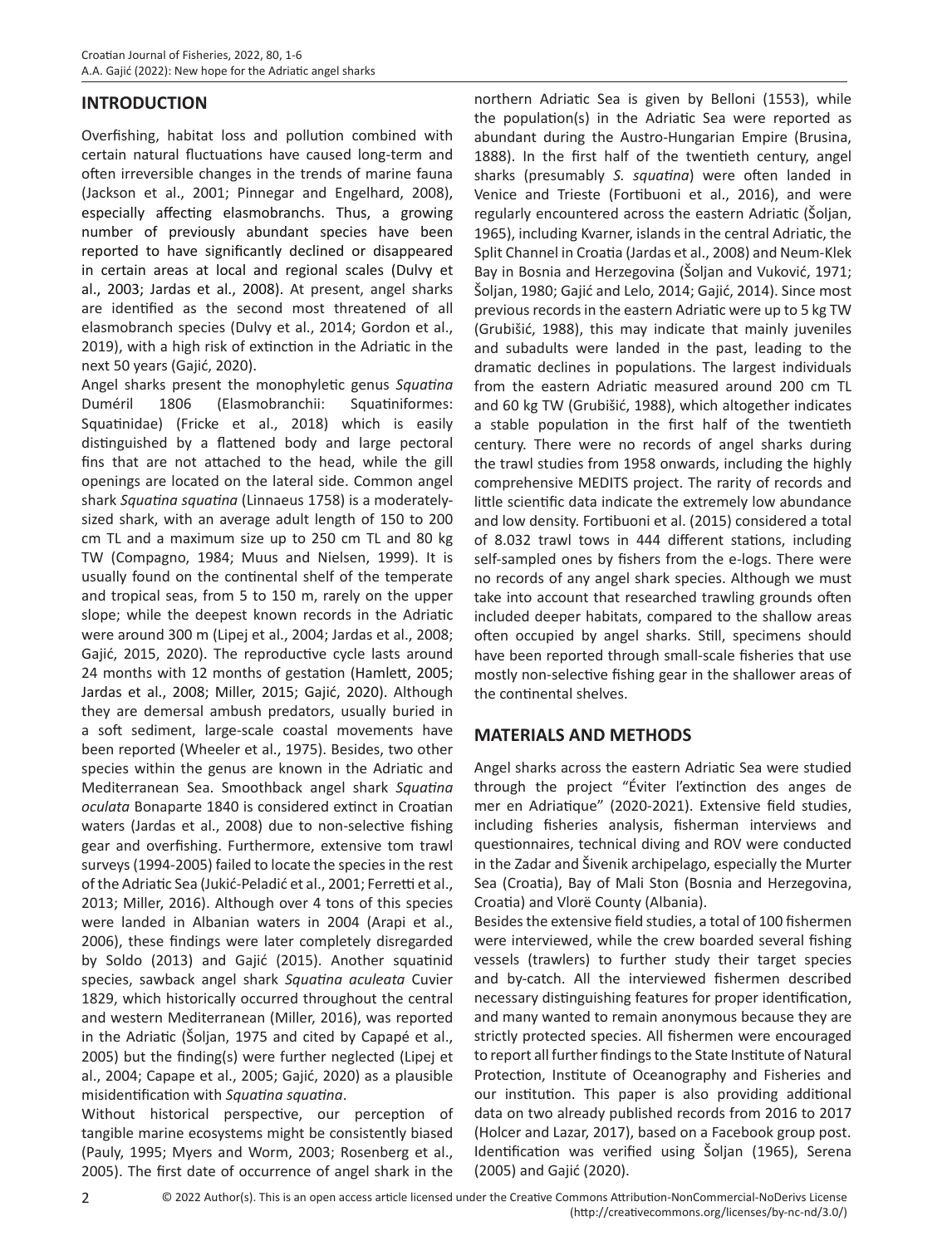#### **RESULTS**

Although with almost no sightings and no data in this century, a total of 33 novel records of common angel sharks were noted in the Zadar and Šibenik archipelago over the last year (Fig. 1), 2 original findings during the expeditions, 9 directly reported by fishermen and 23 reported in the questionnaires; and one in Premantura, Croatia (northern Adriatic).



**Fig 1.** Contemporary records of common angel shark in the Zadar-Šibenik archipelago (central Adriatic) from 2020 to 2021. Numbers correspond to Figure 2.

During our expeditions in the Zadar and Šibenik archipelago, a subadult female (67 cm TL and 3.45 kg TW) was landed on 12 November 2020, approximately 2 NM off Prišnjak Island (43.796103, 15.536704) at the depth of 70 m, and adult female (93 cm TL and 8.53 kg TW) was landed on 24 March 2021, about 1 NM off Smokvica Mala Island (43.732076, 15.515986) at the depth of 80 m (Fig 2). No physical injuries or parasites were observed in either individual during routine examination on the boat prior to the release. In the channel between Rivanj and Mulin, on Ugljan Island (44.138944, 15.064472) on 6 May 2021, a local fisherman landed the neonatal female (30 cm TL, Fig. 2). Furthermore, a total of 30 specimens (including neonates, juveniles and adults) were reported in the Zadar-Šibenik archipelago between 2020 and2021, of which 7 were directly from fishermen (direct photographic evidence) and 23 trusted records through the questionnaire. All the reported specimens were landed in the shallow areas of the Zadar-Šibenik archipelago, precisely off Silba Island (up to 25 m), Olib Island (up to 10 m), Rivanj (up to 27 m), Sestrunj (up to 20 m), Molat (up to 18 m) and Vir (up to 17 m).

Apart from Zadar-Šibenik, a local fisherman caught a subadult male measuring 68 cm TL and 3.20 kg TW on 20 April 2021 using driftnets off the Cape Kamenjak (Premantura, Croatia) at a depth of 23 m. The specimen was transported to the Aquarium Pula where it was observed for a week and released off the Brijuni National Park (44.907611, 13.740667). No angel sharks were recorded in other studied localities. Two additional findings from



**Fig. 2.** Novel reports of common angel shark in the eastern Adriatic Sea: (1) subadult female caught 2 NM off Prišnjak Island at the depth of 70 m, photo: Sharklab ADRIA; (2) adult male measuring 90 cm TL caught 1 NM off Smokvica Mala Island, photo: Sharklab ADRIA; (3) large adult female (ca. 20 kg TW) caught by fishermen off Molat, photo: N. Kosanović; (4) neonatal female caught off Ugljan Island at 17 m by a local fisherman.

the Murter Sea were reported to the author by D. Markov (2016-2017) and were published in the Facebook group "Hrvatski koćari". The findings were simply described and published by Holcer and Lazer (2017), using data from Facebook without any information on sex, size, weight or exact locations given in the paper. The described female specimen was caught on 8 December 2016 in the Murter Sea (43.722148, 15.55803) and measured 90 cm with 5.20 kg TW. Another female was caught on 2 November 2017 also in the Murter Sea (43.802414, 15.422867) and measured 60 cm TL and 4.45 kg TW. Furthermore, in the same paper, Holcer and Lazar (2017) described juveniles caught in Kvarner, Croatia (in November 2017) measuring only 15 cm TL with no photographic evidence. This record should be considered misidentified as size at birth for common angel sharks ranges from 24 to 30 cm TL (Capapé *et al*., 1990; Compagno *et al*., 2005; Jardas *et al*., 2008; Gajić, 2020).

#### **DISCUSSION**

Conducted extensive field studies in the Zadar-Šibenik archipelago, and especially the Murter Sea, revealed abundant populations of potential prey, including elasmobranchs *Raja clavata* and *Mustelus punctulatus*, bonyfish *Mullus barbatus, Lophius piscatorius, Merluccius merluccius, Pagellus erythrinus* and invertebrates *Eledone moschata, Sepia officinalis* and *Loligo vulgaris* which were recorded in large quantities. No predatory species were observed in the region. Therefore, the studied area has enough resources to sustain the population of common angel sharks, which are not significantly affected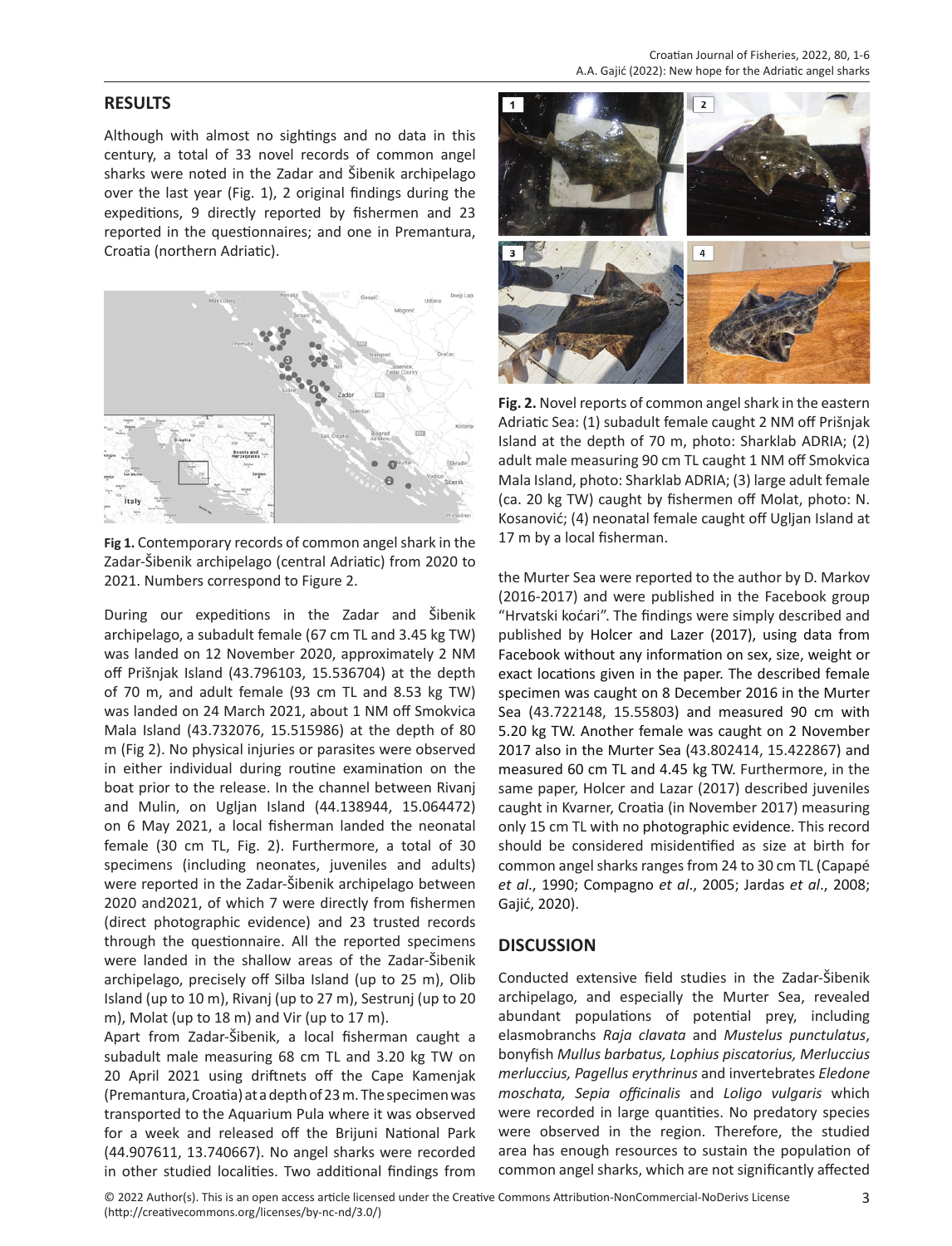by predatory species, and presents an ideal breeding/ nursery ground for adaptive type. Since there were almost no records in past decades, neonates, juveniles, subadults and adults observed over the last year might easily suggest that common angel shark gives birth in the Zadar and Šibenik archipelago (Fig. 1). Thus, this paper aims to point out a plausible breeding/nursery ground and draw attention to the urgency of locating breeding and/ or nursery grounds to establish spatial fishing bans and/ or other species-specific conservation actions to ensure both revitalization and more effective long-term in-situ conservation. WWF Adria already implied that the sea area around the island of Molat (Zadar archipelago) might be one of the plausible breeding sites, but without precise evidence in their reports. Adult female caught with its offspring (Fig. 3), which were successfully released alive, together with other neonatal and juvenile specimens recorded present one of the most important hopes for the critically endangered angel sharks in the eastern Adriatic.



**Fig. 3.** Adult female caught with neonates and successfully released alive in the Zadar-Šibenik archipelago. Photo by N. Kosanović.

Common angel shark *Squatina squatina* and smoothback angel shark *S. oculata* are strictly protected in the territorial waters of Croatia (Offical Gazette 80/13, 144/13) and it is forbidden to harass, harm or catch them. Both *S. squatina* and *S. oculata* are listed in Annex II of the Barcelona Convention (Convention for the Protection of the Marine Environment and the Coastal Region of the Mediterranean) and Annex II of the Protocol Concerning Specially Protected Areas and Biological Diversity in the Mediterranean (SPA/BD). Further, the Recommendation of the General Fisheries Commission for the Mediterranean (GFCM/36/2012/3) stated that angel sharks (alongside with any elasmobranch listed in SPA/BD Annex II) "cannot be retained on board, transshipped, landed, transferred, stored, sold or displayed or offered for sale and shall be promptly released unharmed and alive to the extent possible" and ensured "a high protection from fishing activities". Although legal conservation exists in Croatia, the lack of specific conservation measures is still causing a continuous decline of the population.

To make the situation worse, angel sharks are neither protected in certain eastern countries such as Albania and Bosnia and Herzegovina (both with trusted records) nor are the concerning conventions implemented. Proper revitalization and long-term in-situ conservation can only be achieved through unique regional protection measures along the entire eastern Adriatic coast. Such measures require close intergovernmental cooperation between neighbouring countries and further regional scientific projects to identify the presence and spawning grounds of angel sharks.

Falling under the umbrella of the Mediterranean Angel Sharks: Regional Action Plan, Sub-Regional Action Plans (SubRAPs) are being developed to facilitate a tailored approach to angel shark conservation in priority regions of the Mediterranean. Engaging regional stakeholders, the SubRAP process identifies threats at the subregional level and, considering existing conservation measures and projects, it provides specific complementary actions that support the vision to restore angel sharks to robust populations in the Mediterranean. At this point, we are developing SubRAP for the 17/18 region (the Adriatic Sea), which should be highly beneficial for further revitalization and long-term conservation.

#### **ACKNOWLEDGEMENT**

Angel sharks were studied through the project "Éviter l'extinction des anges de mer en Adriatique", funded and supported by Foundation Ensemble. Species revitalization and conservation measures are developed through the project "Let's create a better future for sharks, skates and rays in the eastern Adriatic: towards the unique regional protection" funded by the Rufford Foundation. The plausible effects of pollution on disease development were studied through the National Geographic funded project "Shark Tales".

# **NOVA NADA ZA KRITIČNO UGROŽENOG SKLATA SIVCA** *Squatina squatina* **U JADRANU**

## **SAŽETAK**

Povijesno gledano, dvije vrste morskog psa, sklat sivac (*Squatina squatina*) i sklat žutac (*Squatina oculata*), bile su uobičajene u gornjem epikontinentalnom pojasu istočnog Jadranskog mora. Iako se obje vrste smatraju kritično ugroženima u Jadranu, ali i u ostatku svijeta, gotovo da nema podataka o trenutnom stanju populacija, procjeni ugroženosti i zaštiti *in situ* specifičnoj za ove vrste. Sklat sivac je još uvijek prisutan u vrlo fragmentiranim područjima istočnog Jadrana s iznimno rijetkim, ali postojanim zapisima - dok se sklat žutac uglavnom smatra regionalno izumrlim u Jadranu zbog prekomjernog izlova i prekomjerne upotrebe neselektivnih ribolovnih alata. Postojala su samo 3 objavljena zapisa o sklatu sivcu u ovom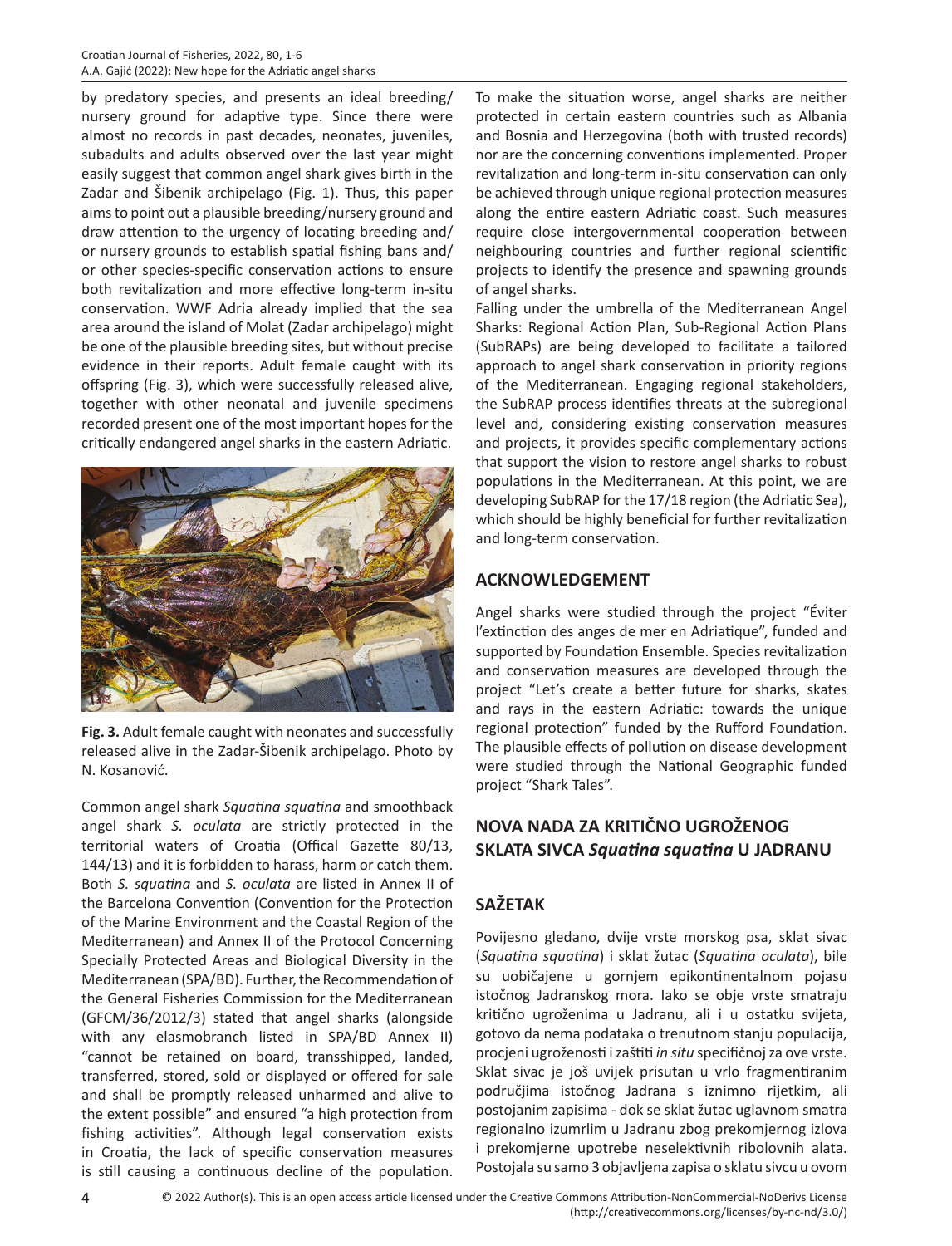stoljeću, od kojih su posljednja dva ribarski izviještaji. Ovaj rad donosi podatke o 34 nova nalaza, uključujući mlađ, juvenilni stadij, podadultne i adultne stadije zabilježene u razdoblju od siječnja 2020. do kolovoza 2021. godine u zadarsko-šibenskom arhipelagu (srednji Jadran) i jednom u Premanturi (sjeverni Jadran). Dva su originalna otkrića tijekom terenske ekspedicije, 9 su izravno prijavljeni od strane lokalnih ribara, a 23 su prijavljena putem detaljnog upitnika. Osim toga, u radu se raspravlja o rastilišu i mogućem kotilišu sklata i sveopćem značaju arhipelaga između Zadra i Šibenika za revitalizaciju i dugoročno očuvanje vrste in situ.

**Ključne riječi:** Jadran, sklat sivac, očuvanje, ugroženost, uzgoj

### **REFERENCES**

- Bellonii, P. (1555): De aquatilibus: libro duo cum conibus ad viuam ipsorum effigiem, quoad eius fieri potuit, expressis. Apud Carolum Stephanum, Typographum Regium.
- Brusina, S. (1888): Morski psi Sredozemnoga i Crljenog mora. Glasnik hrvatskoga naravnoslovnoga družtva, 3, 167-230.
- Capapé, C., J.P. Quignard and J. Mellinger (1990): Reproduction and development of two angel sharks, *Squatina squatina* and *S. oculata* (Pisces: Squatinidae), off Tunisian coasts: semi-delayed vitellogenesis, lack of egg capsules, and lecithotrophy". Journal of Fish Biology. 37 (3): 347–356.
- Compagno, L.J.V. (1984): FAO Species Catalogue. Vol. 4. Sharks of the world. An annotated and illustrated catalogue of shark species known to date. Part 1 - Hexanchiformes to Lamniformes. FAO Fish. Synop. 125(4/1):1-249. Rome, FAO.
- Compagno, L.J.V., Dando, D., Fowler, S. (2005): Sharks of the world. Princeton field guides. Harper Collins Publishing Ltd., London.
- Dulvy N. K., Fowler S. L., Musick J. A., Cavanagh R. D., Kyne P. M., Harrison L., Carlson J., Davidson L., Fordham S., Francis M., Caroline, P., Simpfendrofer, C., Burgess, G., Carpenter, K., Compagno, L., Ebert, D., Gibson, C., Heupel, M., Livingstone, S., Sanciangco, J., Stevens, J., Valenti, S., and White, W. (2014): Extinction risk and conservation of the world's sharksand rays. eLife, 3: e00590.
- Dulvy, N. K., Sadovy, Y., Reynolds, J. D. (2003): Extinction vulnerability in marine populations. Fish and Fisheries, 4, 25–64.
- Fortibuoni, T., Borme, D., Franceschini, G., Giovanardi, O., Raicevich, S. (2016): Common, rare or extirpated? Shifting baselines for common angelshark, *Squatina squatina* (Elasmobranchii: Squatinidae), in the Northern Adriatic Sea (Mediterranean Sea). Hydrobiologia, 772(1), 247-59.

Catalog of fishes: genera, species, references. California Academy of Sciences, San Francisco, CA, USA.

- Gajić, A. (2014): Aquatorium of Bosnia and Herzegovina as an adaptive zone of classis Chondrichthyes Huxley, 1880. Third Congress of geographers of Bosnia and Herzegovina: Book of Papers. Geographical Society of Federation of Bosnia-Hercegovina, pp. 732-744.
- Gajić, A. (2015): Teeth and jaws of the Adriatic Sea sharks. Illustrated by Marc Dando. Center for environmental development. Sarajevo.
- Gajić, A. (2020): Sharks, skates and rays of the eastern Adriatic Sea. Supported by ministries of Croatia, Slovenia and Bosnia and Herzegovina. Center for marine and freshwater biology Sharklab ADRIA. Sarajevo.
- Gajić, A. (2020b): Creating a better future for sharks, skates, and rays in the eastern Adriatic Sea: towards the unique regional protection. 57th Rufford Conferece Balkans and East. *Abstract Book*, 39-40.
- Gajić, A., Lelo, S. (2011): Assessment of degree of exploration of cartilaginous fish (Chondrichthyes Huxley, 1880) in Bosnia and Herzegovina. Structure and dynamics of ecosystems Dinarides - status, possibilities and prospects. Academy of Sciences and Arts of Bosnia and Herzegovina. Sarajevo.
- Gajić, A., Lelo, S. (2014): Assessment of the degree of exploration of cartilaginous fish in the aquatorium of Bosnia and Herzegovina. *Supplements to the Fauna of Bosnia and Herzegovina*, *10*, pp. 59-67.
- Gordon, C.A., Hood, A.R., Al Mabruk, S. A. A., Barker, J., Bartolí, A., Ben Abdelhamid, S., Bradai, M.N., Dulvy, N.K., Fortibuoni, T., Giovos, I., Jimenez Alvarado, D., Meyers, E.K.M., Morey, G., Niedermuller, S., Pauly, A., Serena, F., Vacchi, M. (2019): Mediterranean Angel Sharks: Regional Action Plan. The Shark Trust, United Kingdom.
- Grubišić, F. 1988. Ribe, rakovi i školjke Jadrana. *Edit. ITRO Naprijed*.
- Hamlett, W.C. (2005): Reproductive biology and phylogeny of Chondrichthyes. Sharks, Batoids and Chimaeras. Reproductive Biology and Phylogeny, 3, 1- 562.
- Holcer, D., Lazar, B. (2017): New data on the occurrence of the critically endangered common angelshark, *Squatina squatina*, in the Croatian Adriatic Sea. Natura Croatica: Periodicum Musei Historiae Naturalis Croatici, 26(2), 313-320.
- Jackson J. B.C. , Kirby M. X., Berger W. H., Bjorndal K. A., Botsford L. W., Bourque, B., Bradbury, R., Cooke, R., Erlandson, J., Estes, J., Hughes, T., Kidwell, S., Lange, C., Lenihan, H., Pandolfi, J., Peterson, C., Steneck, R., Tegner, M., Warner, R. (2001): Historical overfishing and the recent collapse of coastal ecosystems. Science, 293, 629–637.
- Jardas, I., Pallaoro, A., Vrgoč, N., Jukić-Peladić, S., Dadić, V. (2008): Crvena knjiga morskih riba Hrvatske. Ministarstvo kulture, Državni zavod za zaštitu prirode. Zagreb., CRO.
- Fricke, R., Eschmeyer, W. N., Van der Laan, R. (2018):
- Lipej, L., De Maddalena, A., Soldo, A. (2004). Sharks of the